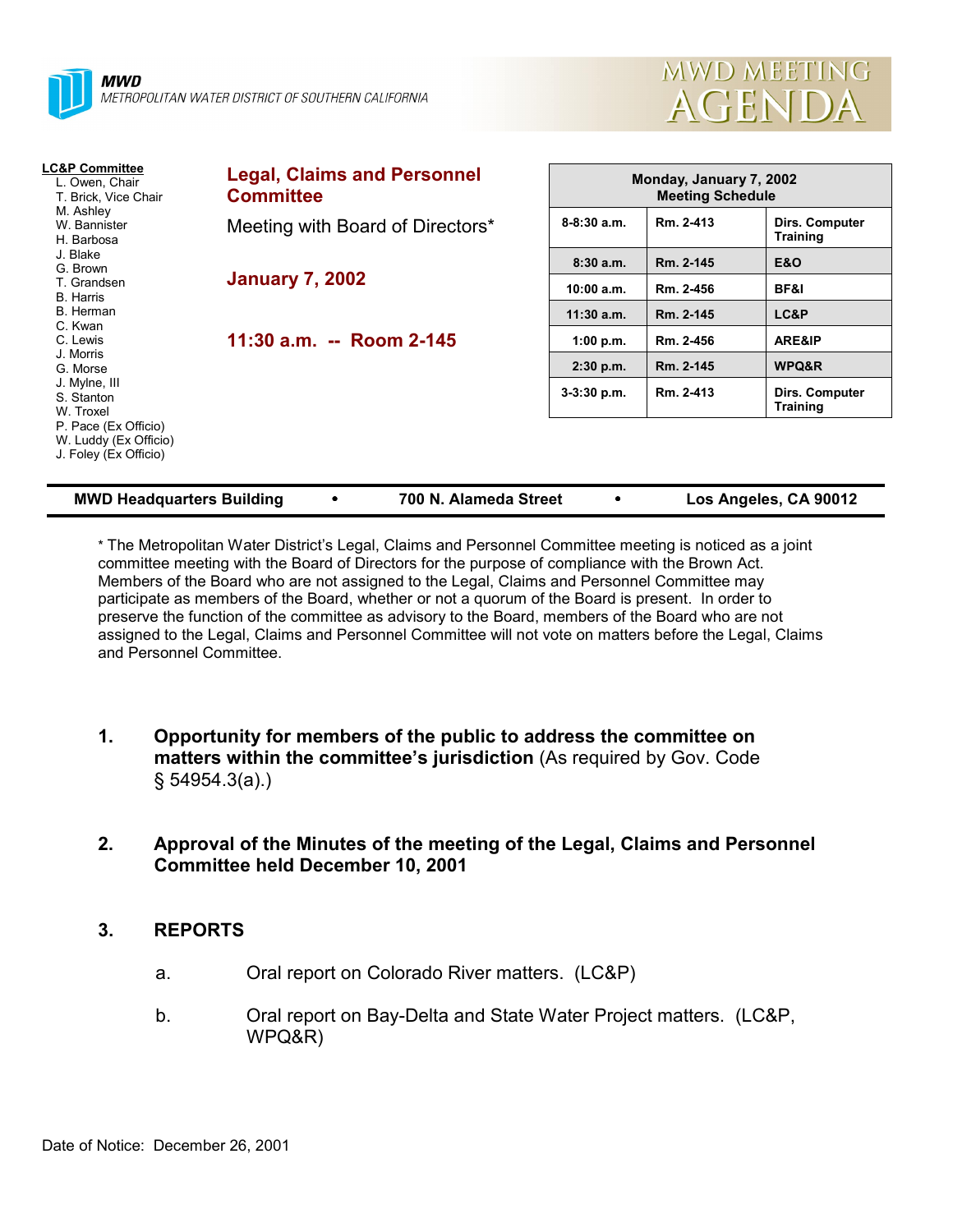# **4. CONSENT CALENDAR ITEMS – ACTION**

**8-5** Approve amendments to Metropolitan Water District Administrative Code for changes to the committee structure. (LC&P)

#### **5. OTHER BOARD ITEMS - ACTION**

- **9-8** Authorize execution of agreement dismissing protest filed by the Metropolitan Water District to the Petition to the State Water Resources Control Board filed by Imperial Irrigation District and San Diego County Water Authority for transfer of Colorado River water. (LC&P)
- 9-9 Oral report on *Metropolitan Water District of Southern California v. Campus Crusade for Christ*, San Bernardino County Superior Court Case No. SCV35498, and *Metropolitan Water District of Southern California v. Arrowhead Springs Partners*, San Bernardino County Superior Court Case No. SCV37085. (LC&P) [Conference with legal counsel—existing litigation; to be heard in closed session **pursuant to Gov. Code ß 54956.9(a)]**

## **6. BOARD INFORMATION ITEMS**

None

### **7. COMMITTEE ITEMS**

- a. Oral report on *San Diego County Water Authority v. Metropolitan Water District, et al.*, San Francisco Superior Court Case No. 320217 (Preferential Rights) **[Conference with legal counsel—existing litigation; to be heard in closed session pursuant to Gov. Code ß 54956.9(a)]**
- b. Oral report on *Metropolitan Water District v. San Diego County Water Authority, et al.*, San Francisco Superior Court Case No. 321056 (Brown Act) [Conference with legal counsel-existing litigation; to be heard in closed session **pursuant to Gov. Code ß 54956.9(a)]**